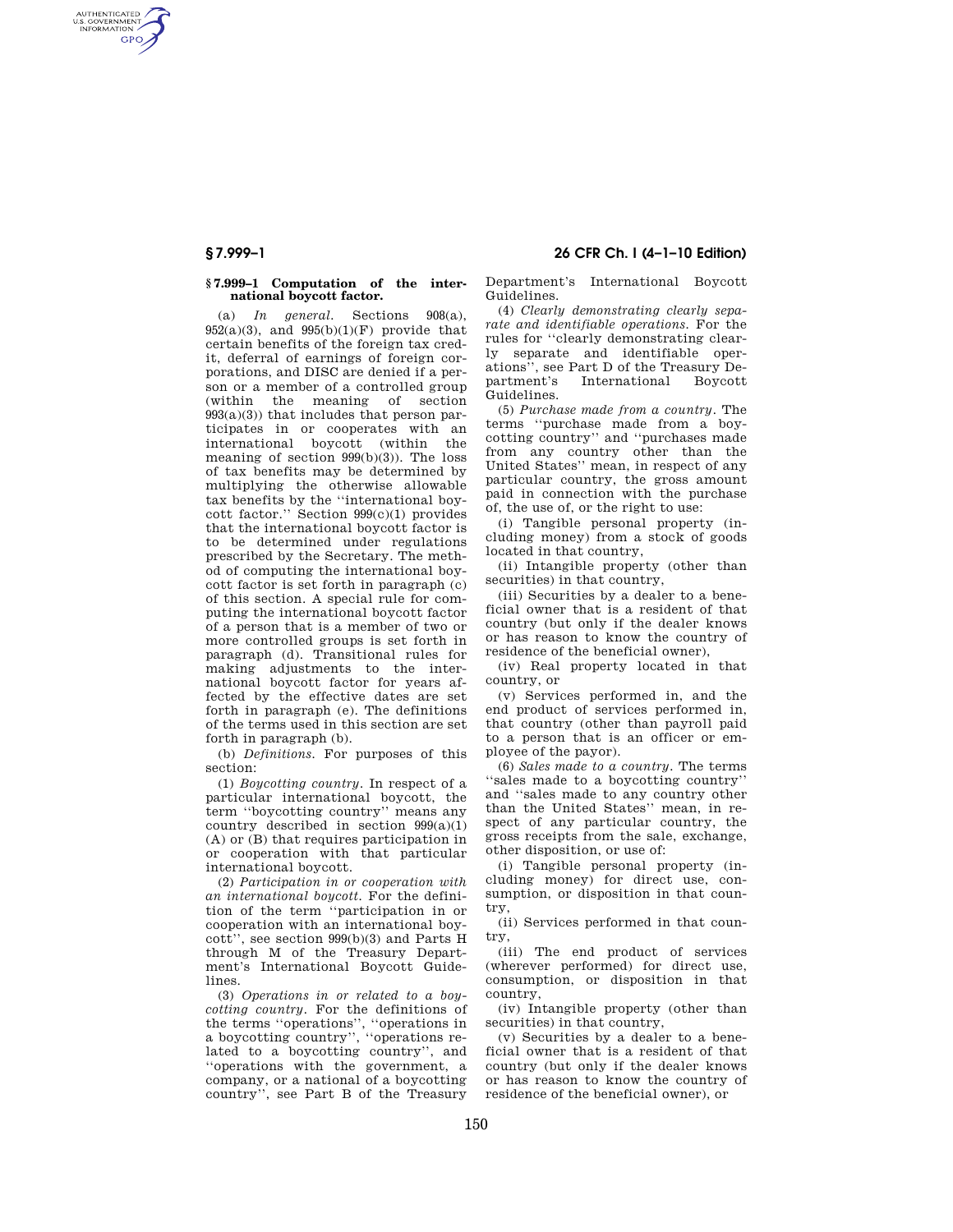### **Internal Revenue Service, Treasury § 7.999–1**

(vi) Real property located in that country.

To determine the country of direct use, consumption, or disposition of tangible personal property and the end product of services, see paragraph (b)(10) of this section.

(7) *Sales made from a country.* The terms ''sales made from a boycotting country'' and ''sales made from any country other than the United States'' mean, in respect of a particular country, the gross receipts from the sale, exchange, other disposition, or use of:

(i) Tangible personal property (including money) from a stock of goods located in that country,

(ii) Intangible property (other than securities) in that country, or

(iii) Services performed in, and the end product of services performed in, that country.

However, gross receipts from any such sale, exchange, other disposition, or use by a person that are included in the numerator of that person's international boycott factor by reason of paragraph (b)(6) of this section shall not again be included in the numerator by reason of this subparagraph.

(8) *Payroll paid or accrued for services performed in a country.* The terms 'payroll paid or accrued for services performed in a boycotting country'' and ''payroll paid or accrued for services performed in any country other than the United States'' mean, in respect of a particular country, the total amount paid or accrued as compensation to officers and employees, including wages, salaries, commissions, and bonuses, for services performed in that country.

(9) *Services performed partly within and partly without a country*—(i) *In general.*  Except as provided in paragraph  $(b)(9)(ii)$  of this section, for purposes of allocating to a particular country:

(A) The gross amount paid in connection with the purchase or use of,

(B) The gross receipts from the sale, exchange, other disposition or use of, and

(C) The payroll paid or accrued for services performed, or the end product of services performed, partly within and partly without that country, the amount paid, received, or accrued to be allocated to that country, unless the

facts and circumstances of a particular case warrant a different amount, will be that amount that bears the same relation to the total amount paid, received, or accrued as the number of days of performance of the services within that country bears to the total number of days of performance of services for which the total amount is paid, received, or accrued.

(ii) *Transportation, telegraph, and cable services.* Transportation, telegraph, and cable services performed partly within one country and partly within another country are allocated between the two countries as follows:

(A) In the case of a purchase of such services performed from Country A to Country B, fifty percent of the gross amount paid is deemed to be a purchase made from Country A and the remaining fifty percent is deemed to be a purchase made from Country B.

(B) In the case of a sale of such services performed from Country A to Country B, fifty percent of the gross receipts is deemed to be a sale made from Country R and the remaining fifty percent is deemed to be a sale made to Country B.

(10) *Country of use, consumption, or disposition.* As a general rule, the country of use, consumption, or disposition of tangible personal property (including money) and the end product of<br>services (wherever performed) is (wherever performed) is deemed to be the country of destination of the tangible personal property or the end product of the services. (Thus, if legal services are performed in one country and an opinion is given for use by a client in a second country, the end product of the legal services is used, consumed, or disposed of in the second country.) The occurrence in a country of a temporary interruption in the shipment of the tangible personal property or the delivery of the end product of services shall not constitute such country the country of destination. However, if at the time of the transaction the person providing the tangible personal property or the end product of services knew, or should have known from the facts and circumstances surrounding the transaction, that the tangible personal property or the end product of services probably would not be used, consumed,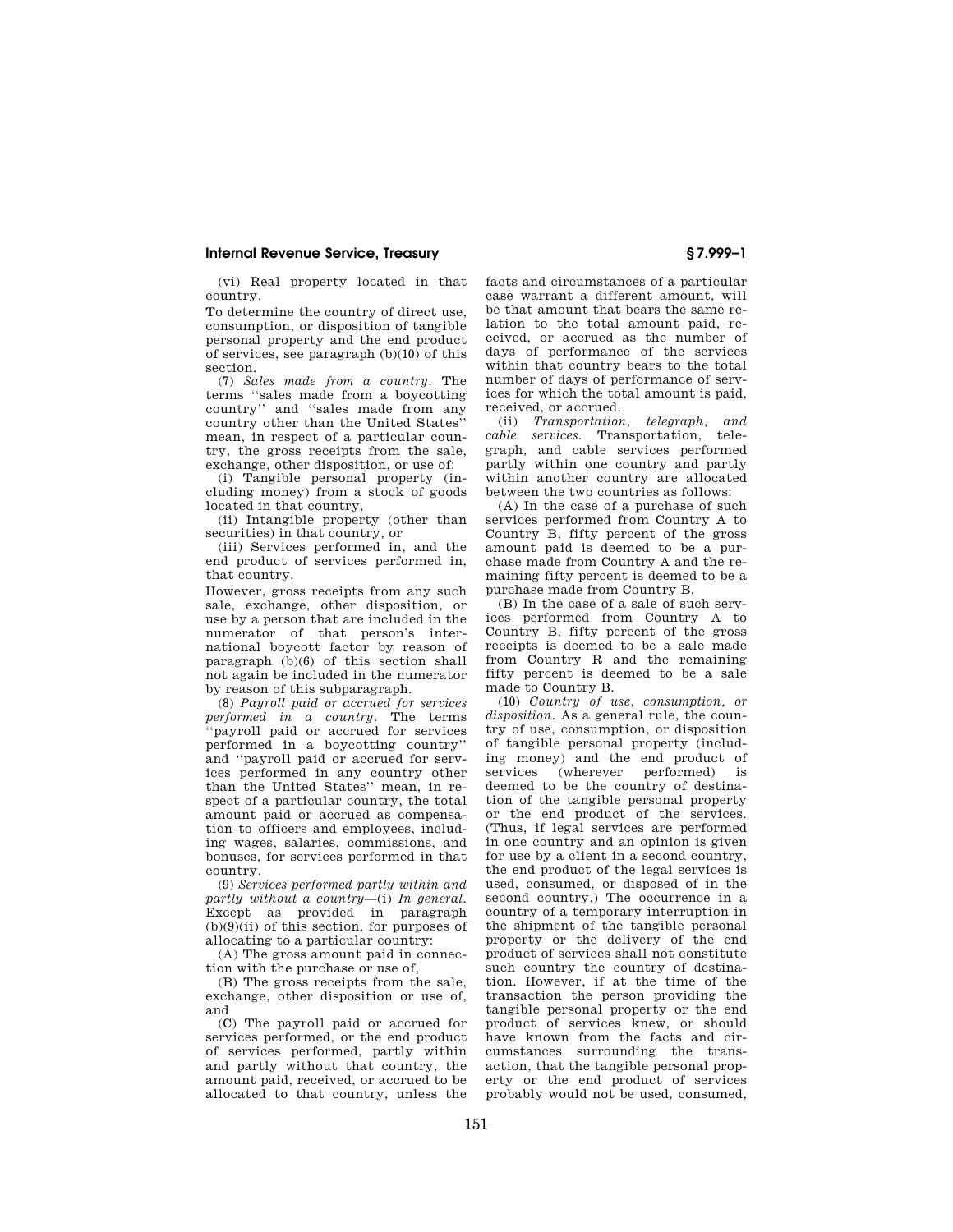or disposed of in the country of destination, that person must determine the country of ultimate use, consumption or disposition of the tangible personal property or the end product of services. Notwithstanding the preceding provisions of this subparagraph, a person that sells, exchanges, otherwise disposes of, or makes available for use, tangible personal property to any person all of whose business except for an insubstantial part consists of selling from inventory to retail customers at retail outlets all within one country may assume at the time of such sale to such person that the tangible personal property will be used, consumed, or disposed of within such country.

(11) *Controlled group taxable year.* The term ''controlled group taxable year'' means the taxable year of the controlled group's common parent corporation. In the event that no common parent corporation exists, the members of the group shall elect the taxable year of one of the members of the controlled group to serve as the controlled group taxable year. The taxable year election is a binding election to be changed only with the approval of the Secretary of his delegate. The election is to be made in accordance with the procedures set forth in the instructions to Form 5713, the International Boycott Report.

(c) *Computation of international boycott factor*—(1) *In general.* The method of computing the international boycott factor of a person that is not a member of a controlled group is set forth in paragraph  $(c)(2)$  of this section. The method of computing the international boycott factor of a person that is a member of a controlled group is set forth in paragraph (c)(3) of this section. For purposes of paragraphs (c) (2) and (3), purchases and sales made by, and payroll paid or accrued by, a partnership are deemed to be made or paid or accrued by a partner in that proportion that the partner's distributive share bears to the purchases and sales made by, and the payroll paid or accrued by, the partnership. Also for purposes of paragraphs (c) (2) and (3), purchases and sales made by, and payroll paid or accrued by, a trust referred to in section 671 are deemed to be made both by the trust (for purposes of determining

# **§ 7.999–1 26 CFR Ch. I (4–1–10 Edition)**

the trust's international boycott factor), and by a person treated under section 671 as the owner of the trust (but only in that proportion that the portion of the trust that such person is considered as owning under sections 671 through 679 bears to the purchases and sales made by, and the payroll paid and accrued by, the trust).

(2) *International boycott factor of a person that is not a member of a controlled group.* The international boycott factor to be applied by a person that is not a member of a controlled group (within the meaning of section  $993(a)(3)$  is a fraction.

(i) The numerator of the fraction is the sum of the—

(A) Purchases made from all boycotting countries associated in carrying out a particular international boycott.

(B) Sales made to or from all boycotting countries associated in carrying out a particular international boycott, and

(C) Payroll paid or accrued for services performed in all boycotting countries associated in carrying out a particular international boycott by that person during that person's taxable year, minus the amount of such purchases, sales, and payroll that is clearly demonstrated to be attributable to clearly separate and identifiable operations in connection with which there was no participation in or cooperation with that international boycott.

(ii) The denominator of the fraction is the sum of the—

(A) Purchases made from any country other than the United States,

(B) Sales made to or from any country other than the United States, and

(C) Payroll paid or accrued for services performed in any country other than the United States by that person during that person's taxable year.

(3) *International boycott factor of a person that is a member of a controlled group.* The international boycott factor to be applied by a person that is a member of a controlled group (within the meaning of section  $993(a)(3)$  shall be computed in the manner described in paragraph (c)(2) of this section, except that there shall be taken into account the purchases and sales made by, and the payroll paid or accrued by,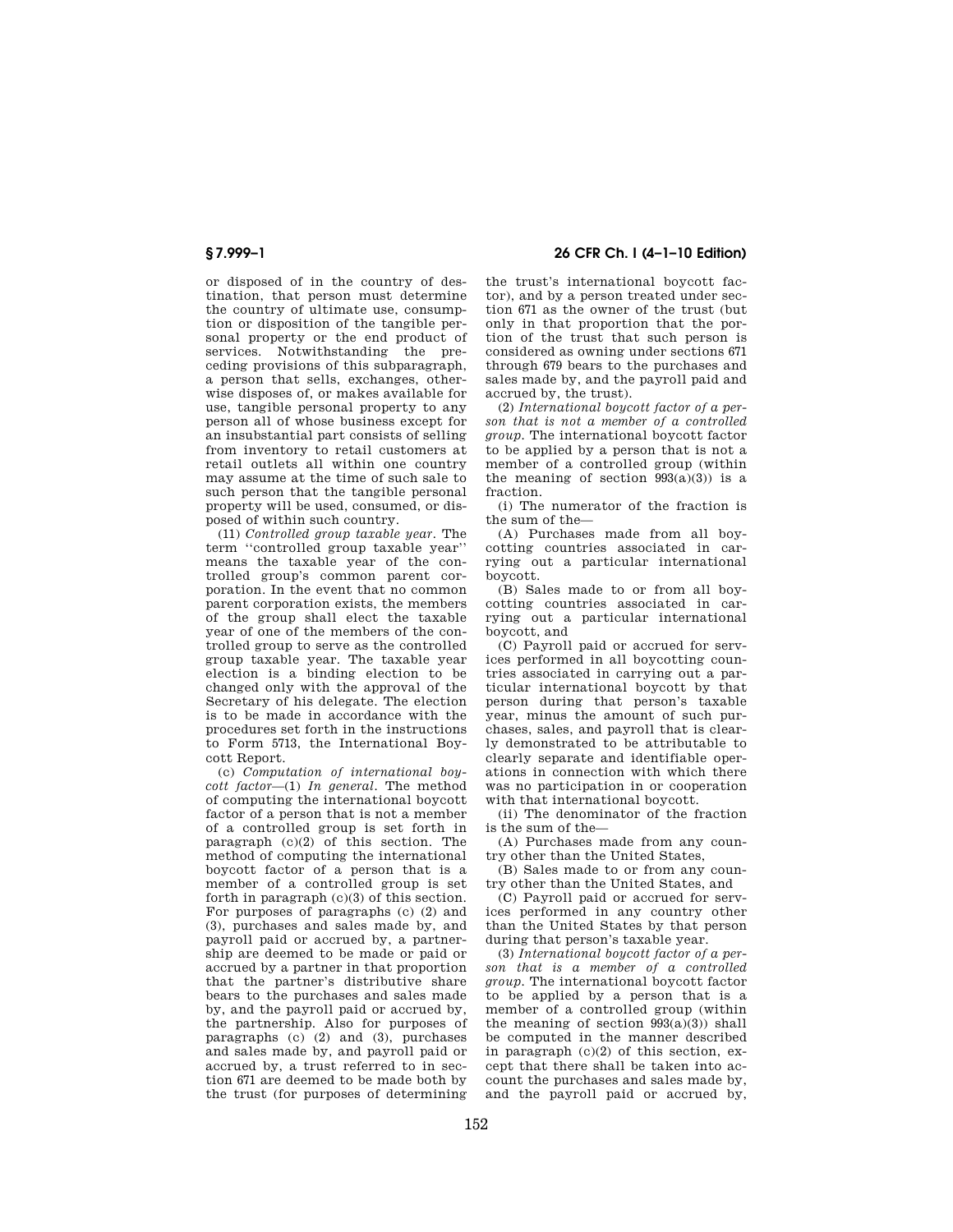### **Internal Revenue Service, Treasury § 7.999–1**

each member of the controlled group during each member's own taxable year that ends with or within the controlled group taxable year that ends with or within that person's taxable year.

(d) *Computation of the international boycott factor of a person that is a member of two or more controlled groups.* The international boycott factor to be applied under sections  $908(a)$ ,  $952(a)(3)$ , and  $995(b)(1)(F)$  by a person that is a member of two or more controlled groups shall be determined in the manner described in paragraph (c)(3), except that the purchases, sales, and payroll included in the number and denominator shall include the purchases, sales, and payroll of that person and of all other members of the two or more controlled groups of which that person is a member.

(e) *Transitional rules*—(1) *Pre-November 3, 1976 boycotting operations.* The international boycott factor to be applied under sections  $908(a)$ ,  $952(a)(3)$ , and  $995(b)(1)(F)$  by a person that is not a member of a controlled group, for that person's taxable year that includes November 3, 1976, or a person that is a member of a controlled group, for the controlled group taxable year that includes November 3, 1976, shall be computed in the manner described in paragraphs  $(c)(2)$  and  $(c)(3)$ , respectively, of this section. However, that the following adjustments shall be made:

(i) There shall be excluded from the numerators described in paragraphs  $(c)(2)(i)$  and  $(c)(3)(i)$  of this section purchases, sales, and payroll clearly demonstrated to be attributable to clearly separate and identifiable operations—

(A) That were completed on or before November 3, 1976, or

(B) In respect of which it is demonstrated that the agreements constituting participation in or cooperation with the international boycott were renounced, the renunciations were communicated on or before November 3, 1976, to the governments or persons with which the agreements were made and the agreements have not been reaffirmed after November 3, 1976, and

(ii) The international boycott factor resulting after the numerator has been modified in accordance with paragraph  $(e)(1)(i)$  of this section shall be further modified by multiplying it by a fraction. The numerator of that fraction shall be the number of days in that person's taxable year (or, if applicable, in that person's controlled group taxable year) remaining after November 3, 1976, and the denominator shall be 366.

The principles of this subparagraph are illustrated in the following example:

*Example.* Corporation A, a calendar year taxpayer, is not a member of a controlled group. During the 1976 calendar year, Corporation DA had three operations in a boycotting country under three separate contracts, each of which contained agreements constituting participation in or cooperation with an international boycott. Each contract was entered into on or after September 2, 1976. Operation (1) was completed on November 1, 1976. The sales made to a boycotting country in connection with Operation (1) amounted to \$10. Operation (2) was not completed during the taxable year, but on November 1, 1976, Corporation A communicated a renunciation of the boycott agreement covering that operation to the government of the boycotting country. The sales made to a boycotting country in connection with Operation (2) amounted to \$40. Operation (3) was not completed during the taxable year, nor was any renunciation of the boycott agreement made. The sales made to a boycotting country in connection with Operation (3) amounted to \$25. Corporation A had no purchases made from, sales made from, or payroll paid or accrued for services performed in, a boycotting country. Corporation A had \$500 of purchases made from, sales made from, sales made to, and payroll paid or accrued for services performed in, countries other than the United States. Company A's boycott factor for 1976, computed under paragraph (c)(2) of this section (before the application of this subparagraph) would be:

# $($10 + $40 + $25)$  /  $$500 = ($75 / $500)$

However, the \$10 is eliminated from the numerator by reason of paragraph  $(e)(1)(i)(A)$  of this section, and the \$40 is eliminated from the numerator by reason of paragraph  $(e)(1)(i)(B)$  of this section. Thus, before the application of paragraph (e)(1)(ii) of this section, Corporation A's international boycott factor is \$25/\$500. After the application of paragraph (e)(1)(ii), Corporation A's international boycott factor is:

# $($25/ $500) \times (58/366)$

(2) *Pre-December 31, 1977 boycotting operations.* The international boycott factor to be applied under sections 908(a),  $952(a)(3)$ , and  $995(b)(1)(F)$  by a person that is not a member of a controlled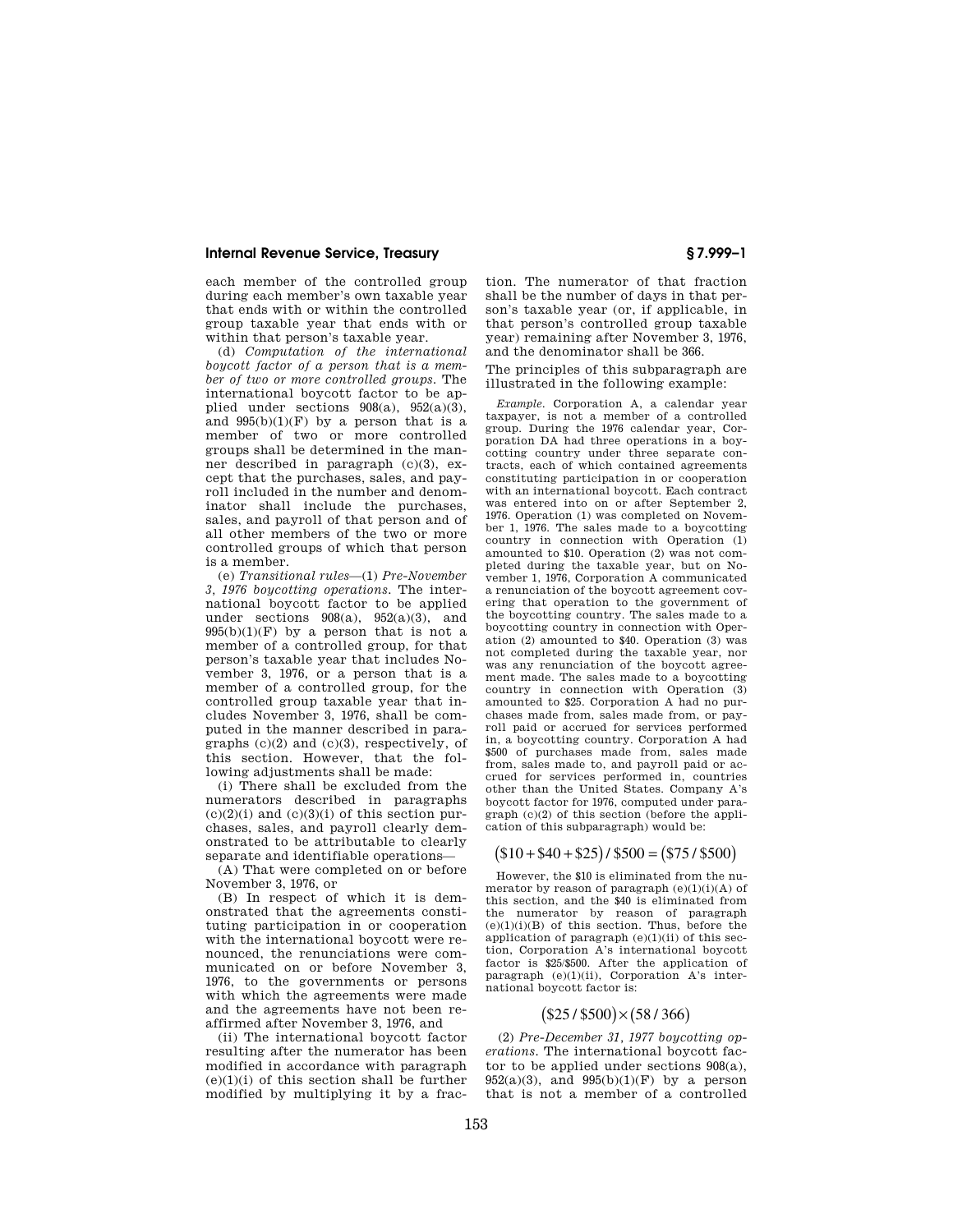group, for that person's taxable year that includes December 31, 1977, or by a person that is a member of a controlled group, for the controlled group taxable year that includes December 31, 1977, shall be computed in the manner described in paragraphs  $(c)(2)$  and  $(c)(3)$ , respectively, of this section. However, the following adjustments shall be made:

(i) There shall be excluded from the numerators described in paragraphs  $(c)(2)(i)$  and  $(c)(3)(i)$  of this section purchases, sales, and payroll clearly demonstrated to be attributable to clearly separate and identifiable operations that were carried out in accordance with the terms of binding contracts entered into before September 2, 1976, and—

(A) That were completed on or before December 31, 1977, or

(B) In respect of which it is demonstrated that the agreements constituting participation in or cooperation with the international boycott were renounced, the renunciations were communicated on or before December 31, 1977, to the governments or persons with which the agreements were made, and the agreements were not reaffirmed after December 31, 1977, and

(ii) In the case of clearly separate and identifiable operations that are carried out in accordance with the terms of binding contracts entered into before September 2, 1976, but that do not meet the requirements of paragraph  $(e)(2)(i)$  of this section, the numerators described in paragraphs  $(c)(2)(i)$  and  $(c)(3)(i)$  of this section shall be adjusted by multiplying the purchases, sales, and payroll clearly demonstrated to be attributable to those operations by a fraction, the numerator of which is the number of days in such person's taxable year (or, if applicable, in such person's controlled group taxable year) remaining after December 31, 1977, and the denominator of which is 365.

The principles of this subparagraph are illustrated in the following example:

*Example.* Corporation A is not a member of a controlled group and reports on the basis of a July 1–June 30 fiscal year. During the 1977–1978 fiscal year, Corporation A had 2 operations carried out pursuant to the terms of separate contracts, each of which had a

# **§ 7.999–1 26 CFR Ch. I (4–1–10 Edition)**

clause that constituted participation in or cooperation with an international boycott. Neither operation was completed during the fiscal year, nor were either of the boycotting clauses renounced. Operation (1) was carried out in accordance with the terms of a contract entered into on November 15, 1976. Operation (2) was carried out in accordance with the terms of a binding contract entered into before September 2, 1976. Corporation A had sales made to a boycotting country in connection with Operation (1) in the amount of \$50, and in connection with Operation (2) in the amount of \$100. Corporation A had sales made to countries other than the United States in the amount of \$500. Corporation A had no purchases made from, sales made from, or payroll paid or accrued for services performed in, any country other than the United States. In the absence of this subparagraph, Corporation A's international boycott factor would be

## $($50 + $100)$  / \$500.

However, by reason of the application of this subparagraph, Corporation A's international boycott factor is reduced to

# $[( $50 + $100)(181/365)]/ $500$

(3) *Incomplete controlled group taxable year.* If, at the end of the taxable year of a person that is a member of a controlled group, the controlled group taxable year that includes November 3, 1976 has not ended, or the taxable year of one or more members of the controlled group that includes November 3, 1976 has not ended, then the international boycott factor to be applied under sections  $908(a)$ ,  $952(a)(3)$  and  $995(b)(1)(F)$  by such person for the taxable year shall be computed in the manner described in paragraph (c)(3) of this section. However, the numerator and the denominator in that paragraph shall include only the purchases, sales, and payroll of those members of the controlled group whose taxable years ending after November 3, 1976 have ended as the end of the taxable year of such person.

(f) *Effective date.* This section applies to participation in or cooperation with an international boycott after November 3, 1976. In the case of operations which constitute participation in or cooperation with an international boycott and which are carried out in accordance with the terms of a binding contract entered into before September